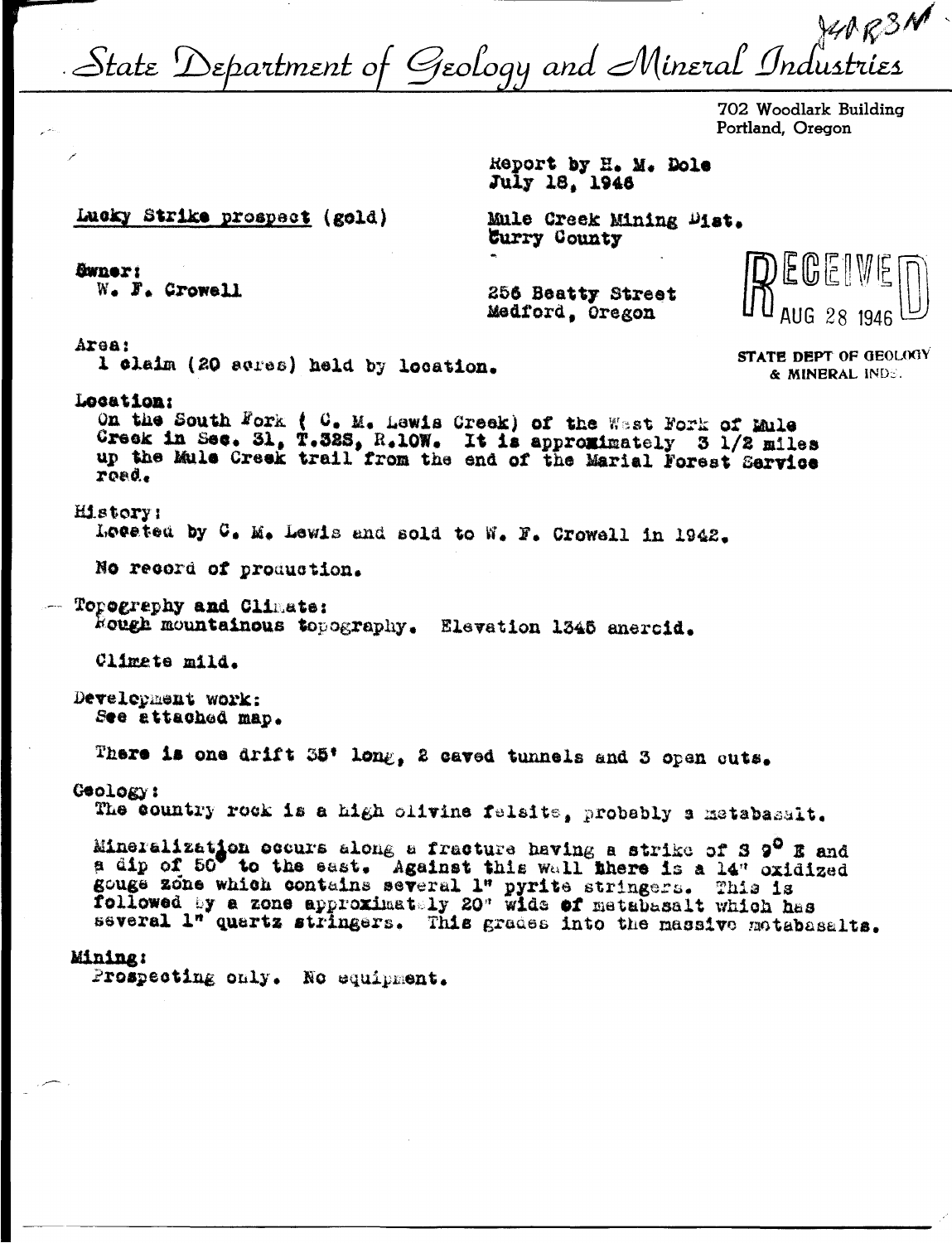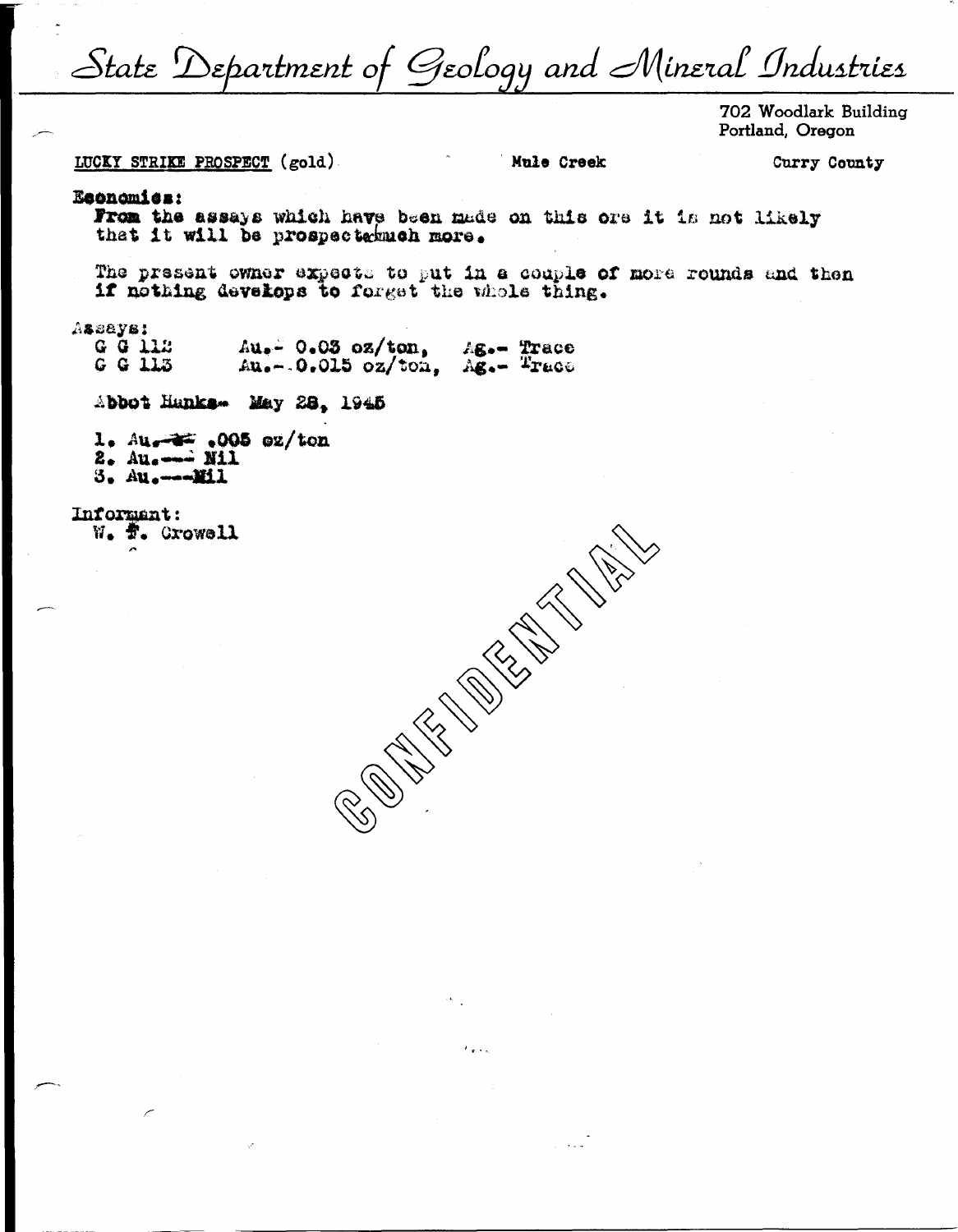Department of Geology and Mineral Industries  $\tilde{\mathcal{E}}$ 

702 Woodlark Building Portland, Oregon

LCCKY STRIKE PROSPECT

Elton A. Youngberg October 19, 1945

ECONOMICS:

The length, width and values of the vein on this prospect is considerable better than average. If the vein proves to have continuity on its dip a small tonnage of good grade ore could quickly be developed.

The owner plans to further expose the outcrop to determine further extensions of the vein. A local contractor with earth moving equipment possibly will aid in the development of the prospect.

**CENTRAL CALLS**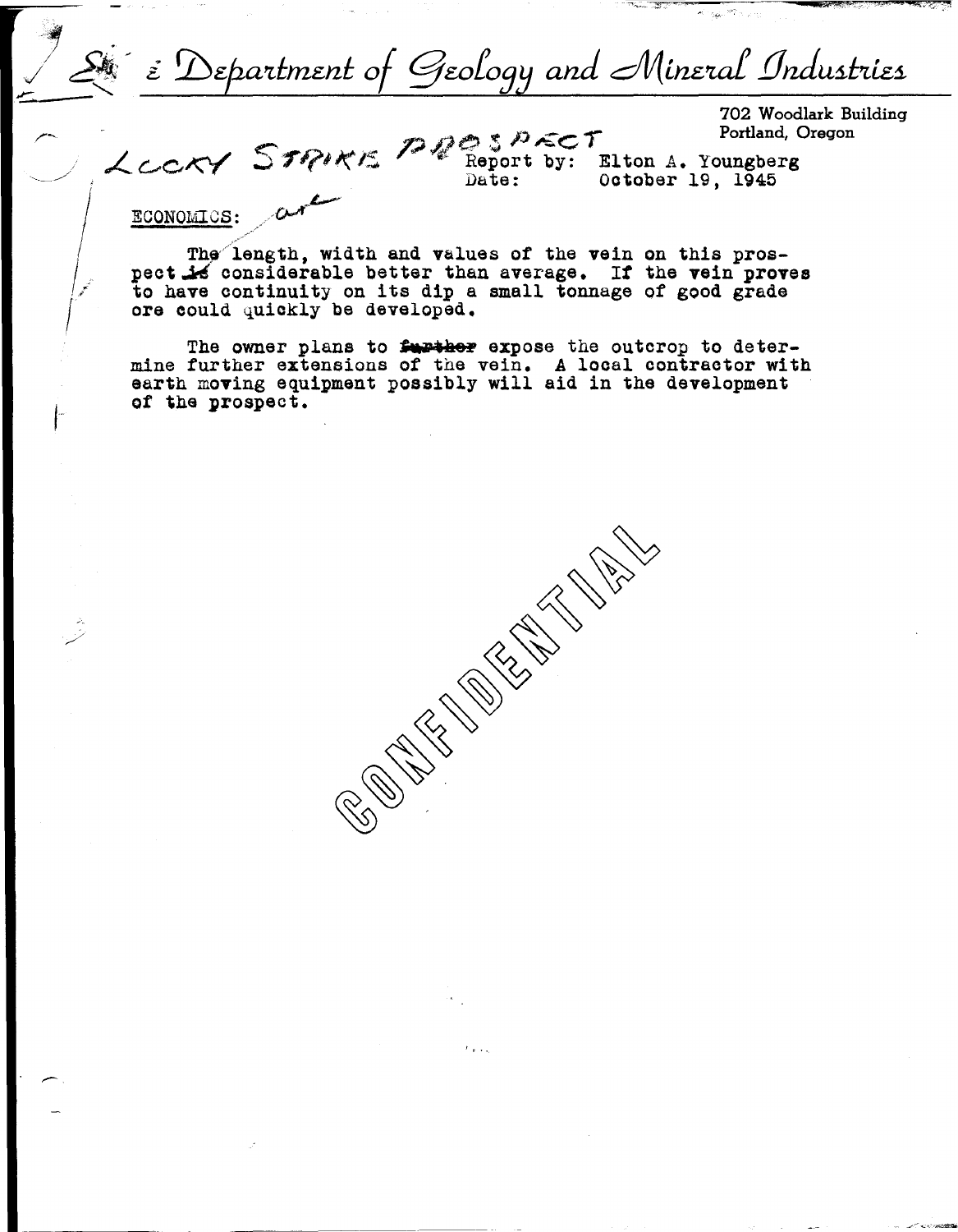Report by H. M. Dole July18, 1946

Lucky strike prospect {gold)·

Owner: w. F. Crowell Mule Creek Mining Dist. Curry County.

256 Beatty 5t. 1205 E. Main Ptreet

Medford, Oregon

Area:

1 claim (20 acres) held by location.

Location:

On the South Fork (C. M. Lewis reek) of the West Fork of Mule Creek in Sec. 31, 1. 32S, R. low. It is approximately 3 1/2 miles up the Mule Creek trail from the end of the Marial Forest Service road.

(Green Sheet)

History:<br>Located by C. M. Lewis and sold to W. F. Crowell in 1942

 $\mathbf{v}$ 

No record of production.

Topography and Climate: Rough mountainous topography. Elevation 1345 aneroid.

Climate mild.

Development work: See attached map.

There is one drift  $35'$  long, 2 caved tunnels and 3 open cuts.

Geology:

The country rock is a high olivine felsite, probably a metabasalt.

Mineralization occurs along a fracture having a strike of S 9<sup>0</sup> E and a dip of 50<sup>°</sup> to the east. Against this wall there is a 14" oxidized gouge zone which contains several 1" pyrite stringers. This is followered by a zone approximately 20" wide of metabasalt which has several 1" quartz stringers. This grades into the massive metabasalts.

# Mining:

Prospecting only. No equipment.

 $followed$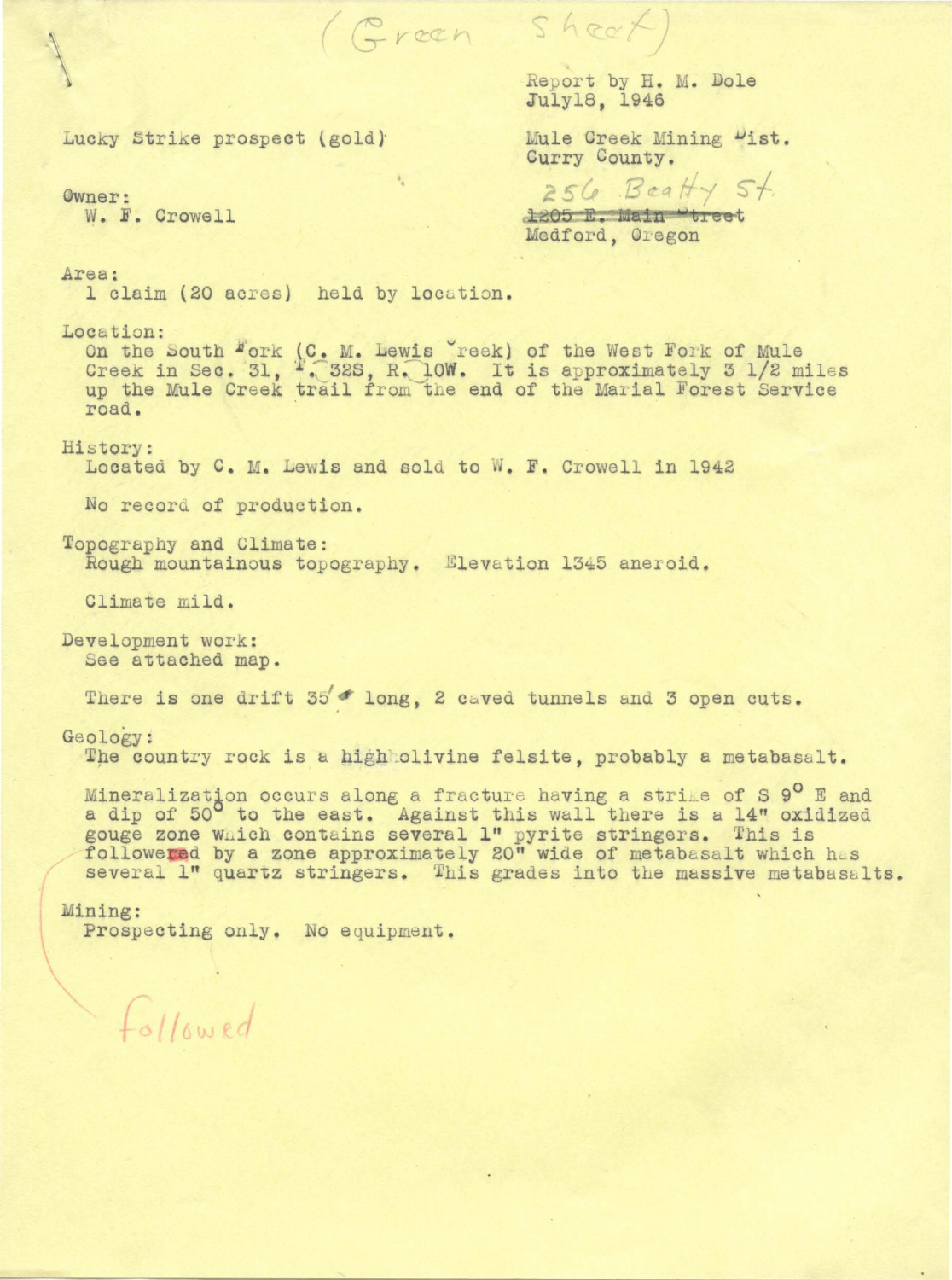# WCKY STRIKE PROSPECT (Gold) Report by H. M. Dole

July 18, 1946

• Mule Creek Mining Dist. **Gurry County** 

Owner: W. F. Crowell 256 Beatty St.

Medford, Ore.

## Area:

.,

1 claim (20 acres) held by location .

## Location:

On the South Fork (C. M. Lewis Creek) of the West Fork of Mule Creek in sec . 31, T. 32 S., R. 10 W. It is approximately 3½ miles up the Mule Creek trail fromm the end of the Marial Forest Service road.

# History:

Located by C. M. lewis and sold to W. F. Crowell in 1942.

No record of production.

# Topography and Climate:

Rough mountainous topography. Elevation 1 , 345 aneroid .

Climate miles:

## **Development work:**

See attached map.

There is one drift 35' long, 2 caved tunnels and 3 open cuts.

# Geology:

The country rock is a high olivine felsite, probably a metabasalt.

# Mtneralization occurs along a fracture having a strike of S 9° **E** and a dip of 50°

to the east. Against this wall there is a 14" oxidized gouge zone which contains several 1" pyrite stringers. This is followed by a zone approximately 20" wide of metabasalt which has several 1" quartz stringers. This grades Into the massive metobasalts.

#### Mining:

Prospecting only. No equipment.